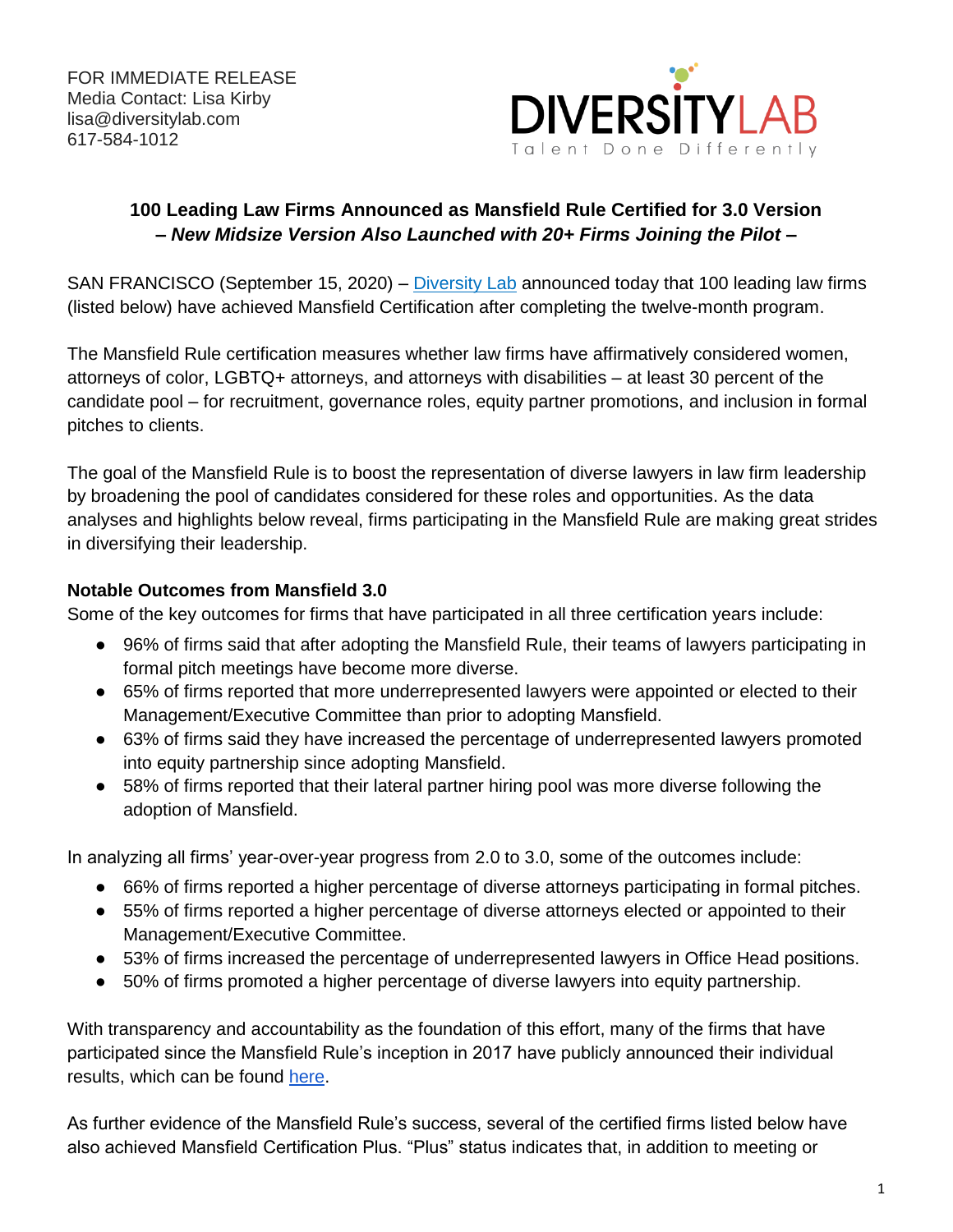exceeding the baseline certification requirements, the firms have successfully reached at least 30 percent diverse lawyer representation in a notable number of their current leadership roles.

Diversity Lab also announced today that it is partnering with more than 20 midsize law firms to pilot a new iteration of the Mansfield Rule developed for firms with fewer than 100 lawyers in the U.S. The [Midsize Mansfield Rule](https://www.diversitylab.com/pilot-projects/mansfield_midsize/) certification process, modeled after the original version, has been fine-tuned to boost diversity in leadership for firms with smaller lawyer populations, single office locations, and leaner firm leadership structures. The certification period for the Midsize version is 18 months (September 15, 2020 to March 15, 2022) to provide ample time for the participating firms to take action on the required hiring, promotion, and leadership transition activities.

Similar to the large law firm version, firms that successfully complete the Midsize Mansfield Rule criteria will be designated as "Mansfield Certified" and will have the opportunity to send their diverse partners to the Mansfield Rule Client Forums in late 2022 to build relationships with and learn from Diversity Lab's in-house counsel collaborators. To date, more than 80 legal departments have contributed to or hosted Client Forums, including Barclays, Facebook, Fannie Mae, Ford Motor Company, Google, McKesson Corp, MetLife, Pfizer, PNC Bank, Uber, and US Bank.

"As a midsize firm, we have been eager for the opportunity to effectively engage with the Mansfield Rule in a format that works to support diversity and inclusion in our pipeline. We are thrilled to be piloting the Midsize Mansfield Rule with this inaugural group and look forward to sharing knowledge and taking action as a community to strengthen diversity in the legal profession," said David McDowell, Managing Partner at McDowell Hetherington LLP.

| Akerman                                            | <b>Frost Brown Todd</b>                   | <b>Nutter</b>                           |
|----------------------------------------------------|-------------------------------------------|-----------------------------------------|
| Akin Gump*                                         | Goodwin*                                  | O'Melveny & Myers*                      |
| Allen & Overy*                                     | Goulston & Storrs*                        | Orrick*                                 |
| Archer & Greiner                                   | Greenberg Traurig                         | Paul Hastings*                          |
| <b>Arent Fox</b>                                   | Haynes and Boone                          | Perkins Coie*                           |
| Arnold & Porter*                                   | Hoagland, Longo, Moran, Dunst<br>& Doukas | Polsinelli                              |
| Baker Botts*                                       | Hogan Lovells*                            | Porter Wright Morris & Arthur*          |
| Baker, Donelson, Bearman,<br>Caldwell & Berkowitz* | Holland & Hart*                           | Procopio, Cory, Hargreaves &<br>Savitch |
| Baker McKenzie*                                    | Holland & Knight*                         | Reed Smith*                             |
| Beveridge & Diamond*                               | Hunton Andrews Kurth*                     | Robins Kaplan                           |
| <b>Blank Rome*</b>                                 | Husch Blackwell*                          | Robinson & Cole                         |
| <b>Boies Schiller Flexner</b>                      | Jackson Lewis*                            | Saul Ewing Arnstein & Lehr              |
| Brownstein Hyatt Farber Schreck*   Jenner & Block* |                                           | Schiff Hardin*                          |

### **2020 Mansfield Rule 3.0 Certified Law Firms** (*\*Indicates Plus Status)*

\_\_\_\_\_\_\_\_\_\_\_\_\_\_\_\_\_\_\_\_\_\_\_\_\_\_\_\_\_\_\_\_\_\_\_\_\_\_\_\_\_\_\_\_\_\_\_\_\_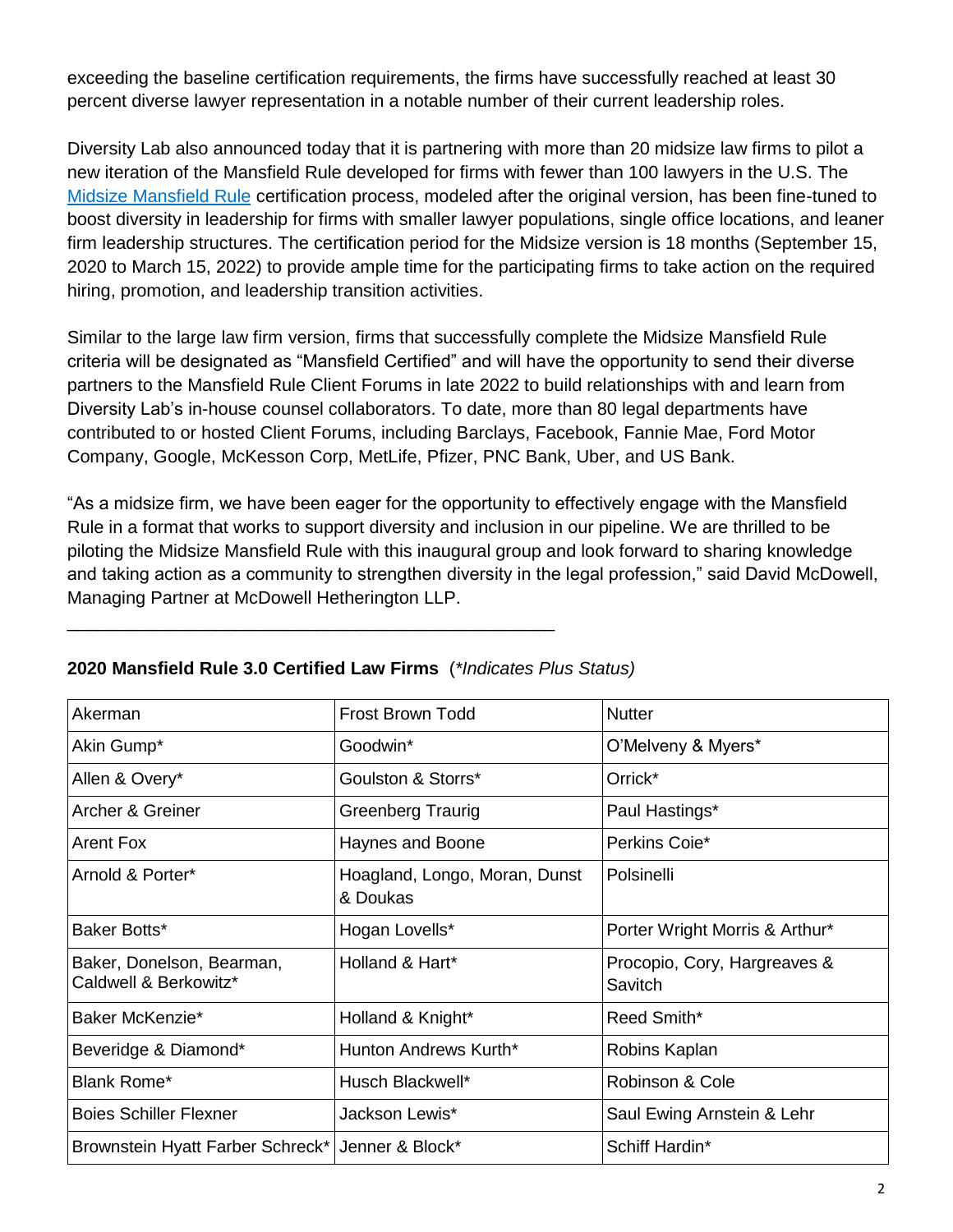| <b>Brown Rudnick</b>         | <b>Katten Muchin</b>       | Schnader Harrison Segal & Lewis*  |
|------------------------------|----------------------------|-----------------------------------|
| Bryan Cave Leighton Paisner* | Kaufman Dolowich & Voluck  | Severson & Werson                 |
| Buchanan Ingersoll & Rooney* | Kean Miller                | Seyfarth Shaw*                    |
| <b>Clifford Chance</b>       | Kutak Rock*                | Shearman & Sterling               |
| Cooley*                      | Latham & Watkins*          | Sheppard Mullin*                  |
| Covington*                   | Littler Mendelson*         | Shipman & Goodwin*                |
| Cozen O'Connor               | Locke Lord                 | Stinson*                          |
| Crowell & Moring             | MG+M The Law Firm*         | Stoel Rives*                      |
| Davis Wright Tremaine*       | McDermott Will & Emery     | Stoll Keenon Ogden                |
| Day Pitney*                  | McGuireWoods*              | Taft Stettinius & Hollister*      |
| Dechert*                     | Merchant & Gould           | Thompson Coburn*                  |
| Dentons*                     | Miller Canfield*           | Thompson Hine                     |
| DLA Piper*                   | Miller Nash Graham & Dunn* | Troutman Pepper*                  |
| Dorsey & Whitney*            | Morgan Lewis*              | White & Case*                     |
| Eversheds Sutherland*        | Morris, Manning & Martin*  | Williams & Connolly               |
| Faegre Drinker*              | Morrison & Foerster*       | WilmerHale*                       |
| Fenwick & West*              | <b>Much Shelist</b>        | Wilson Sonsini Goodrich & Rosati* |
| Finnegan*                    | Munger, Tolles & Olson*    | Winston & Strawn*                 |
| Fish & Richardson            | Neal, Gerber & Eisenberg   | Womble Bond Dickinson*            |
| Foley & Mansfield            | Nixon Peabody*             |                                   |
| Fredrikson & Byron*          | Norton Rose Fulbright*     |                                   |

# **Midsize Mansfield Rule – Participating Firms 2020-2022**

Some of the trailblazing firms piloting the inaugural Midsize Mansfield Rule include:

| Brooks Kushman P.C.           | McAndrews, Held & Malloy, Ltd.   | Patterson + Sheridan, LLP       |
|-------------------------------|----------------------------------|---------------------------------|
| The Cook Group                | <b>McDowell Hetherington LLP</b> | Severson & Werson               |
| Drew Eckl & Farnham           | Merchant & Gould P.C.            | <b>Starnes Davis Florie LLP</b> |
| Hausfeld LLP                  | Meunier Carlin & Curfman LLC     | Stotler Hayes Group, LLC        |
| Ivins, Phillips & Barker      | Moye White LLP                   | Summit Law Group, PLLC          |
| Keesal, Young & Logan         | Much Shelist PC                  | Wilkinson Barker Knauer, LLP    |
| Koley Jessen P.C., L.L.O.     | Murphy & McGonigle               | ZwillGen                        |
| Marshall Gerstein & Borun LLP | Osha Liang LLP                   |                                 |